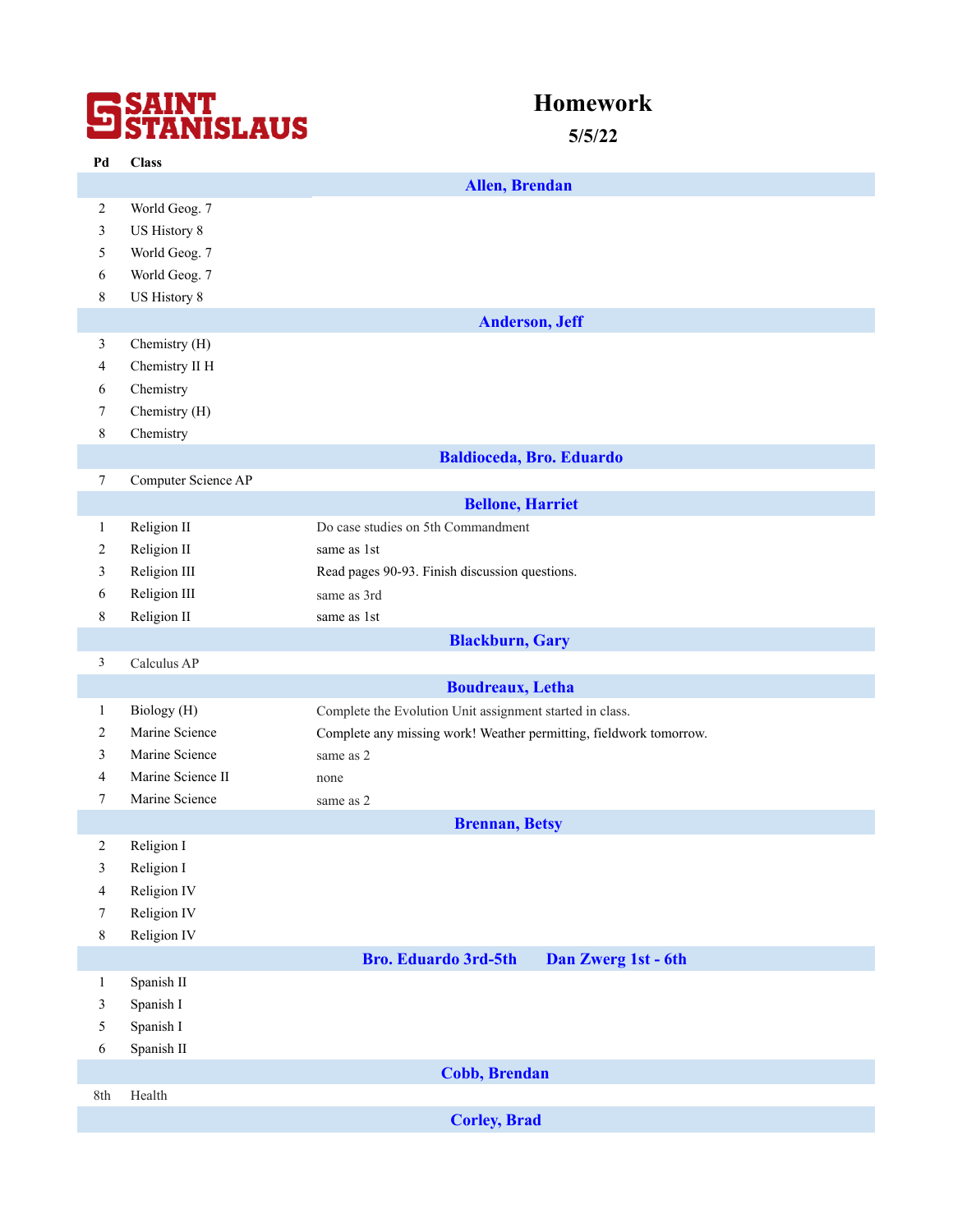| Algebra I (H) |  |
|---------------|--|
|---------------|--|

- Geometry
- Geometry
- Geometry

| $\prime$       | Geometry                              |                                                                                                        |
|----------------|---------------------------------------|--------------------------------------------------------------------------------------------------------|
|                |                                       | Daigle, D.P.                                                                                           |
| $\overline{4}$ | English III                           |                                                                                                        |
|                |                                       | Doescher, Sam                                                                                          |
| 8              | Personal Finance                      |                                                                                                        |
|                |                                       | <b>Dossett, Irby</b>                                                                                   |
|                |                                       |                                                                                                        |
| $\mathbf{1}$   | English 8                             |                                                                                                        |
| $\overline{2}$ | English 7                             |                                                                                                        |
| 3              | English 7                             |                                                                                                        |
| 5              | English 7                             |                                                                                                        |
| 8              | English 8                             |                                                                                                        |
|                |                                       | <b>Encrapera, Nate</b>                                                                                 |
| $\mathbf{1}$   | Digital Media                         |                                                                                                        |
| 5              | $\ensuremath{\mathop{\text{\rm PE}}}$ |                                                                                                        |
| 6              | $\ensuremath{\mathop{\text{\rm PE}}}$ |                                                                                                        |
|                |                                       | Gay, Evan                                                                                              |
| $\mathbf{1}$   | Economics                             |                                                                                                        |
| $\overline{c}$ | World History                         |                                                                                                        |
| $\mathfrak{Z}$ | World History                         |                                                                                                        |
| 6              | Economics                             |                                                                                                        |
| 7              | <b>US History</b>                     |                                                                                                        |
|                |                                       | <b>Gemelli, Mike</b>                                                                                   |
| 5              | Algebra I                             |                                                                                                        |
| 6              | Algebra                               |                                                                                                        |
|                |                                       | <b>Grieves, Daniel</b>                                                                                 |
| $\mathbf{1}$   | Religion 7                            |                                                                                                        |
| 3              | Religion 7                            |                                                                                                        |
| 6              | PE                                    |                                                                                                        |
| 7              | Religion 7                            |                                                                                                        |
| $\,$ $\,$      | $\rm PE$                              |                                                                                                        |
|                |                                       | Haberman, John                                                                                         |
| $\overline{c}$ | World History (AP)                    | None-get caught up on missing work.                                                                    |
| 4              | AP Euro History                       | Final Review, 2017 Practice Test, Take the MC - look over the answer explanations.                     |
|                |                                       | If you want to do more, I'd suggest, taking each topic, and thinking about how it might be asked as an |
|                |                                       | SAQ/LEQ and then think of answers: see email for remainder of assignment.                              |
| 6              | US Gov't                              |                                                                                                        |
| 7              | US History (AP)                       | For tomorrow, I'll give you a couple options, which I'll explain in class.                             |
|                |                                       | 1. There's a normal APUSH Study guide that is like 50 of the must know stuff.                          |
|                |                                       | I would use Tiernan Alderman's incredible APUSH course outline to help with this (well                 |
|                |                                       | really either of the assignments). See email for remainder of assignment.                              |
|                |                                       | Harris, Christian                                                                                      |
| $\mathbf{1}$   | English IV AP                         |                                                                                                        |

English IV (H)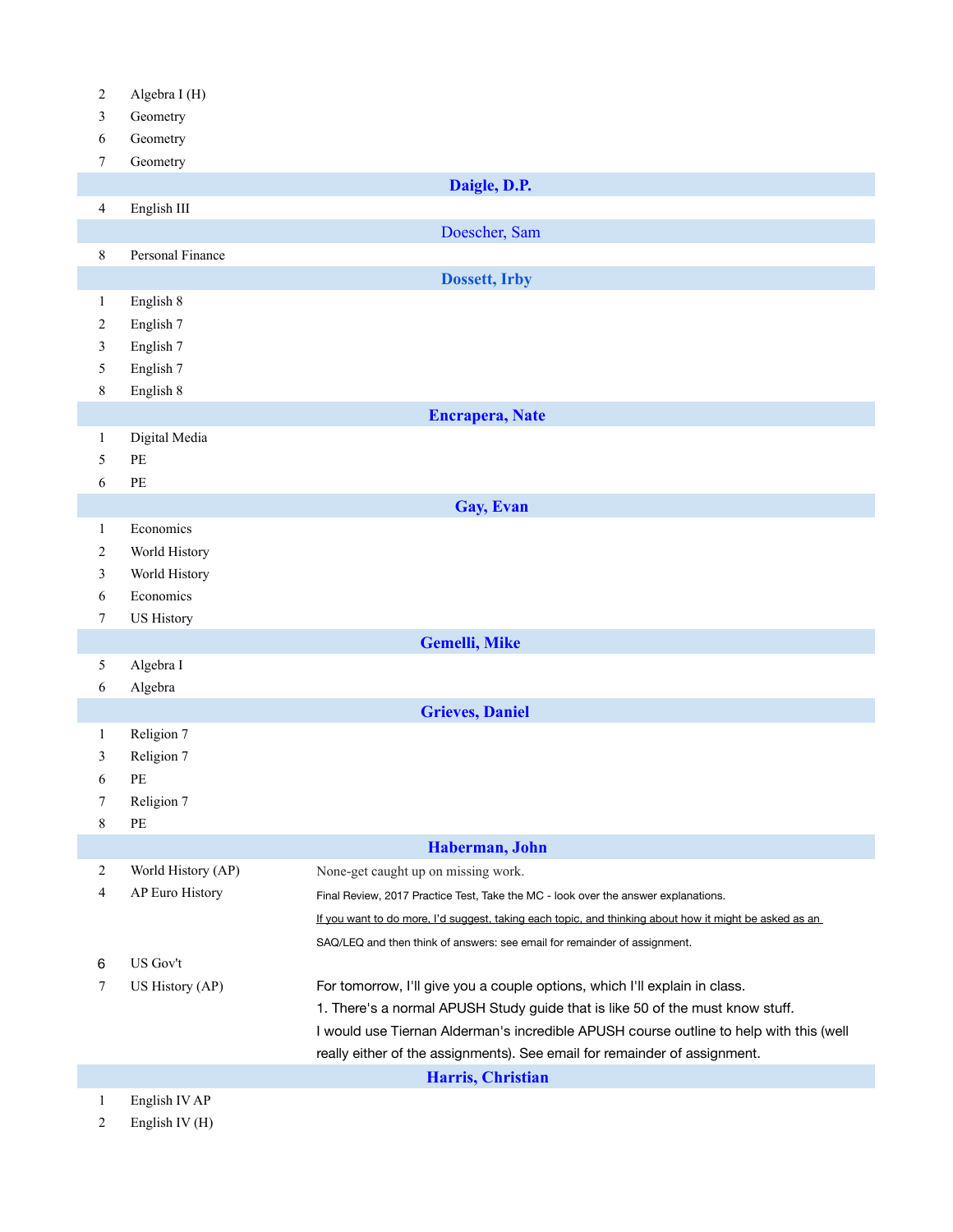| 3                | English IV                |                                                                                     |
|------------------|---------------------------|-------------------------------------------------------------------------------------|
| 6                | Yearbook                  |                                                                                     |
|                  |                           | <b>Kayes, Jennifer</b>                                                              |
| $\mathbf{1}$     | English III (AP)          |                                                                                     |
| $\overline{4}$   | English III (H)           |                                                                                     |
| 6                | French I                  | Finish Duolingo                                                                     |
| 7                | French II                 | Finish Duolingo                                                                     |
| 8                | French IV                 | Finish Duolingo                                                                     |
|                  |                           | <b>Lawson, Cathy</b>                                                                |
| $\sqrt{2}$       | Health                    |                                                                                     |
| $\overline{4}$   | Ceramics                  |                                                                                     |
| 6                | Visual Arts I             |                                                                                     |
| 7                | Ceramics                  |                                                                                     |
| 8                | Visual Arts I             |                                                                                     |
|                  |                           | <b>Logan, Mark</b>                                                                  |
| 1                | Religion 8                | Blessed Virgin Mary Worksheet. Popularworksheet. Exam Study Guide - deu Moday 5/17. |
| $\overline{c}$   | Keyboarding               | Unit M Review. Exam Study Guide due Thursday 5/12 -seniors; Tuesday 5/17.           |
| 3                | Keyboarding               | Same as 2nd                                                                         |
| 7                | $\operatorname{ICT} \Pi$  | Same as 2nd                                                                         |
| 8                | Religion 8                | Same as 1st                                                                         |
|                  |                           | <b>Mancevski</b> , Therese                                                          |
| 6                | College & Career Planning |                                                                                     |
|                  |                           | <b>McRaney, Stace</b>                                                               |
| $\mathbf{1}$     | World History             | none                                                                                |
|                  |                           | <b>Robinson, Jake</b>                                                               |
| $\mathbf{1}$     | Math 7                    |                                                                                     |
| $\overline{c}$   | Pre-Algebra               |                                                                                     |
| 3                | Pre-Algebra               |                                                                                     |
| 5                | Math 7                    |                                                                                     |
| $8\,$            | Math 7                    |                                                                                     |
|                  |                           | <b>Robabaugh, Daniel</b>                                                            |
| $\sqrt{2}$       | Percussion                |                                                                                     |
| 5                | Beg. Band (JH)            |                                                                                     |
| 6                | Band II                   |                                                                                     |
| $8\,$            | Adv. Band                 |                                                                                     |
|                  |                           | <b>Roy, Jordan</b>                                                                  |
| $\mathbf{1}$     | Algebra II                |                                                                                     |
| $\overline{c}$   | Trig/Pre-Calculus         |                                                                                     |
| 3                | Trig/Pre-Calculus         |                                                                                     |
| $\sqrt{6}$       | Algebra II                |                                                                                     |
| $\boldsymbol{7}$ | Algebra II (H)            |                                                                                     |
|                  |                           | <b>Sutherlin, Connor</b>                                                            |
| $\mathbf{1}$     | English II (H)            | $\rm No~HW$                                                                         |
| 3                | English II                | Finish Chapter 4 questions on Night.                                                |
| 4                | English II                | Finish Chapter 4 questions on Night.                                                |
|                  | Enclish I (H)             | Continue Poetry Project                                                             |